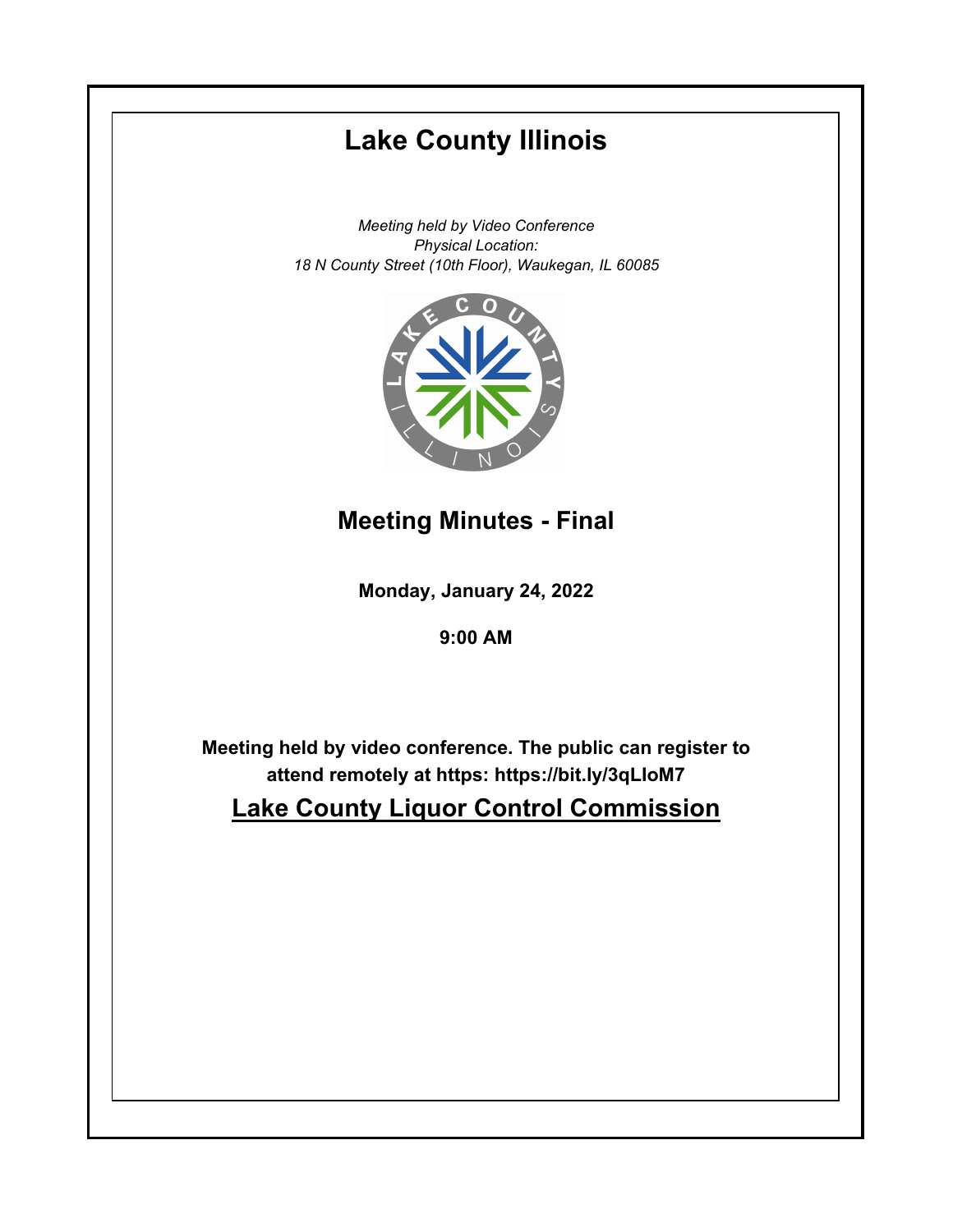**Pursuant to Section 7(e) of the Illinois Open Meetings Act, the Gubernatorial Disaster Proclamation, and the Written Determination of the Lake County Board Chair, this meeting will be held by audio and video conference.** 

**PUBLIC ATTENDANCE: There are two options for the public to attend the meeting: (1) in-person attendance on the 10th Floor of the County Administrative Tower, 18 N. County Street, Waukegan, Illinois, or (2) remote / virtual attendance through registration at the link on the front page of this agenda.**

**RECORDING: Meetings, including Public Comment, will be recorded.** 

**PUBLIC COMMENT: The public will be afforded time to comment on matters related to the business of the Liquor Commission. A total of 30 minutes will be permitted for Public Comment and no more than three minutes per Comment. In general, Public Comment on items not on the agenda will be presented near the beginning of the meeting. Public Comment on agenda items may be presented during consideration of that item. Individuals attending in-person or remotely may present their Public Comment during the meeting. Individuals not in attendance may provide written Public Comment that must be received by 3:00 p.m. the day prior to the meeting (emailed to PublicComment@Lakecountyil.gov or delivered to the County Board Office 18 N. County Street, Waukegan, Illinois (10th floor)).**

**Public Comment will proceed in the following order: (1) Public Comment by individuals who are attending remotely / virtually, (2) Public Comment by individuals in attendance on the 10th Floor, and then (3) written comments.**

**Individuals providing Public Comment will provide the following information:**

**\* Meeting: Liquor Commission (Subject line for written Public Comment)**

- **\* Name (REQUIRED)**
- **\* Topic or Agenda Item # (REQUIRED)**
- **\* Street Address, City, State (Optional)**
- **\* Phone Number (Optional)**
- **\* Organization/Agency/etc. Represented (If representing yourself, put "Self")**

**\*\*\*To view County Board Rules, click here: https://bit.ly/3idRdrV \*\*\***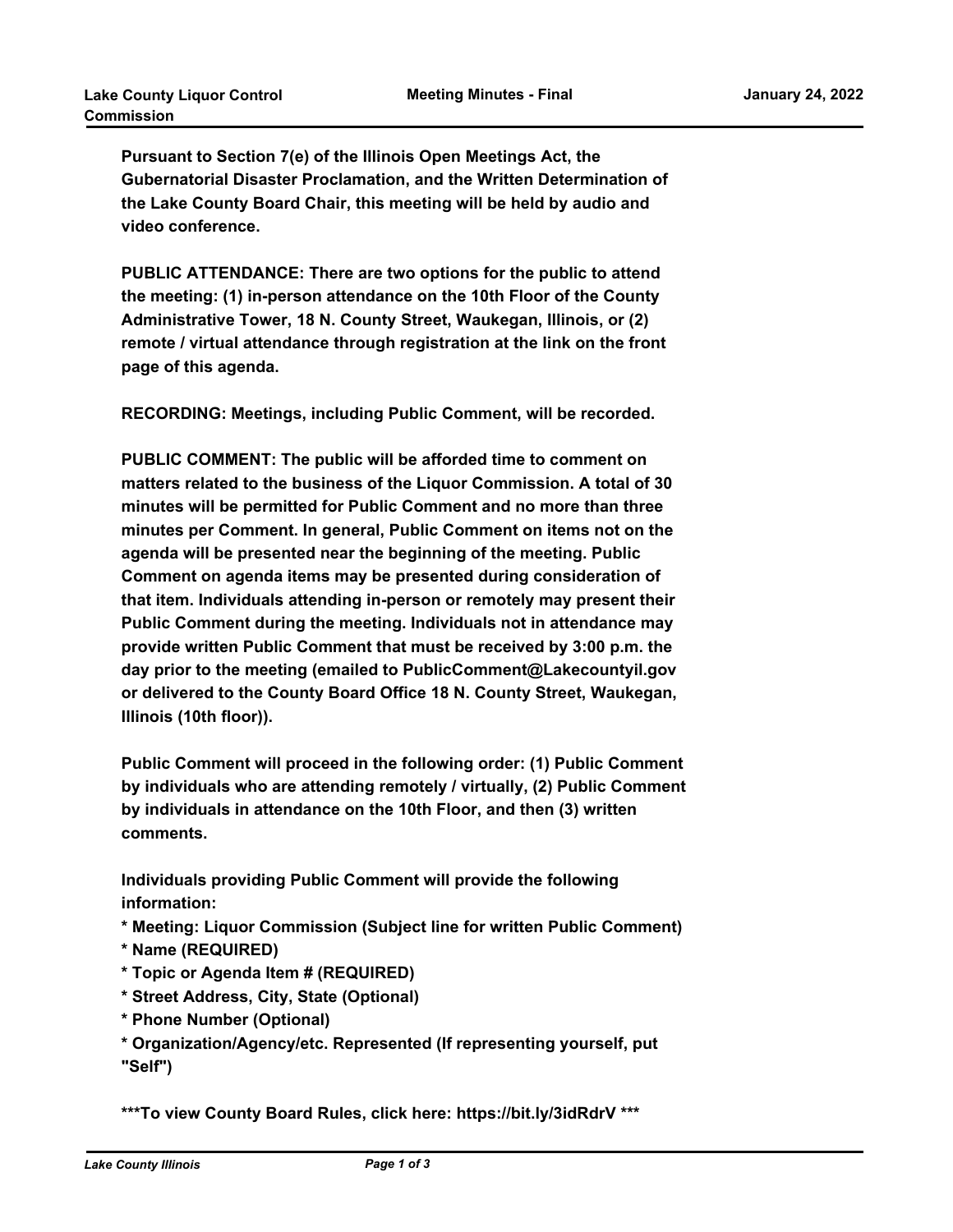## **0. [22-0027](http://lakecounty.legistar.com/gateway.aspx?m=l&id=25809)**

Chair's determination of need to meet by audio or video conference.

*Attachments:* [Determination - Chair Hart 7.30](http://lakecounty.legistar.com/gateway.aspx?M=F&ID=6b1ae6d4-0a14-4019-b032-d4b548d15e17.pdf)

## **1. Call to Order**

*Chair Hart called the meeting to order at 9:00 a.m.*

**Present** 3 - Commissioner Casbon, Commissioner Hart and Commissioner Hunter

**Absent** 1 - Commissioner Pedersen

*Others present:*

### **2. Pledge of Allegiance**

*Chair Hart led the Pledge of Allegiance.*

#### **3. Addenda to the Agenda**

*There were no additions or amendments to the agenda.*

#### **4. Public Comment**

*There was one public comment Kristy Cechini read via email from Jaimon Lukose.*

#### **5. Chair's Remark**

*There were no Chair remarks.*

#### **6. Unfinished Business**

*There was no unfinished business.*

## **7. New Business**

### **CONSENT AGENDA**

#### **Approval of Minutes**

**7.1 [22-0120](http://lakecounty.legistar.com/gateway.aspx?m=l&id=25901)**

Minutes from November 22, 2021.

*Attachments:* [LC Minutes 11.22.21 Final](http://lakecounty.legistar.com/gateway.aspx?M=F&ID=9fe1b786-784e-43b3-a893-9dc2846436a8.pdf)

# **A motion was made by Member Hunter, seconded by Member Casbon, that this minutes be approval of minutes. Motion carried by voice vote.**

**Aye:** 3 - Commissioner Casbon, Commissioner Hart and Commissioner Hunter

**Absent:** 1 - Commissioner Pedersen

### **REGULAR AGENDA**

**7.2 [22-0121](http://lakecounty.legistar.com/gateway.aspx?m=l&id=25902)**

Krabby J's hearing and application review for a Relinquishment Upon Sale Class A